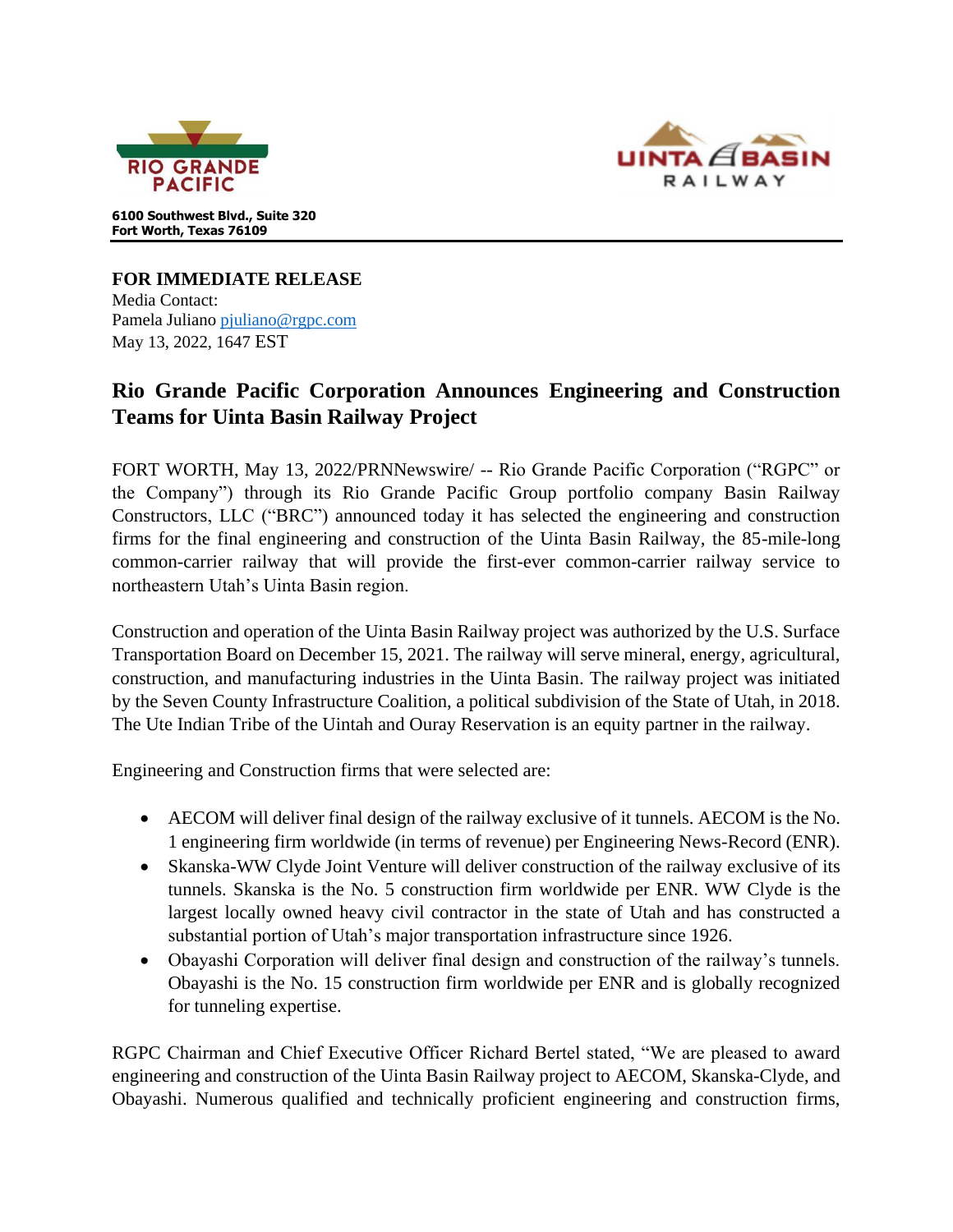including most of the major firms in the U.S., pursued the Uinta Basin Railway project, and provided to us high-quality and creative responses. AECOM, Skanska-Clyde, and Obayashi provided the best fit to our project objectives of the firms we interviewed."

WW Clyde Area Manager Garrett McMullin stated, "WW Clyde since 1926 has been known as a premier heavy civil contractor in Utah and the Intermountain West. We're thrilled to be chosen for the largest new railroad construction project in the U.S. since the 1970s. We're excited to be a part of creating new jobs and economic opportunities for rural Utah."

A key selection criterion for RGPC was the commitment of AECOM, Skanska-Clyde, and Obayashi to a tribal and local hiring preference, and to include within their teams to the greatest degree practical the construction and engineering firms located within the Uinta Basin and the counties of the Seven County Infrastructure Coalition.

## **About Rio Grande Pacific Corporation**

**Rio Grande Pacific Corporation** (RGPC) is a privately held, Fort Worth, Texas-based holding company for regional freight railroads. Through its various subsidiaries, RGPC provides a comprehensive suite of services to the railway industry, including railway development, engineering, and project management, passenger railway operations and maintenance, railway track maintenance equipment remanufacturing, railway dispatching services, industrial switching. RGPC portfolio companies provide services to Class I, regional and short line railroads, passenger transit agencies, and rail-served industries across the United States. Our properties serve many Fortune 500 firms and move a diverse mixture of commodities in the agricultural, chemical, lumber, mineral, energy, and recycling industries. These initiatives offer diversification across the industry spectrum through synergistic businesses and relationships. RGPC provides international railway consulting service for clients worldwide, including on five continents to date, and evaluates major greenfield railway projects for its clients as well as our own portfolio.

During the 36 years since our founding, we have focused on building a business known for its proactive approach to engaging communities; strong, strategic partnerships with our customers and our communities; efficient, safe train handling operations and transportation solutions; and excellent customer service. Internally, our company focuses on attracting strong team players who bring innovative, creative thinking and a willingness to go the extra mile to the table. This entrepreneurial and often non-conformist style translates into a growth plan that is strong, yet stable. As a result, Rio Grande Pacific continues to evolve to meet the demands of a dynamic railroad industry.

At RGPC, we know what it takes to operate within the increasingly complex political, regulatory and logistical challenges to move freight and passengers efficiently.

## **Forward Looking Statements**

This release includes certain forward-looking statements, projections and observations of Rio Grande Pacific Corporation. Such statements are subjects to risks and uncertainties that could